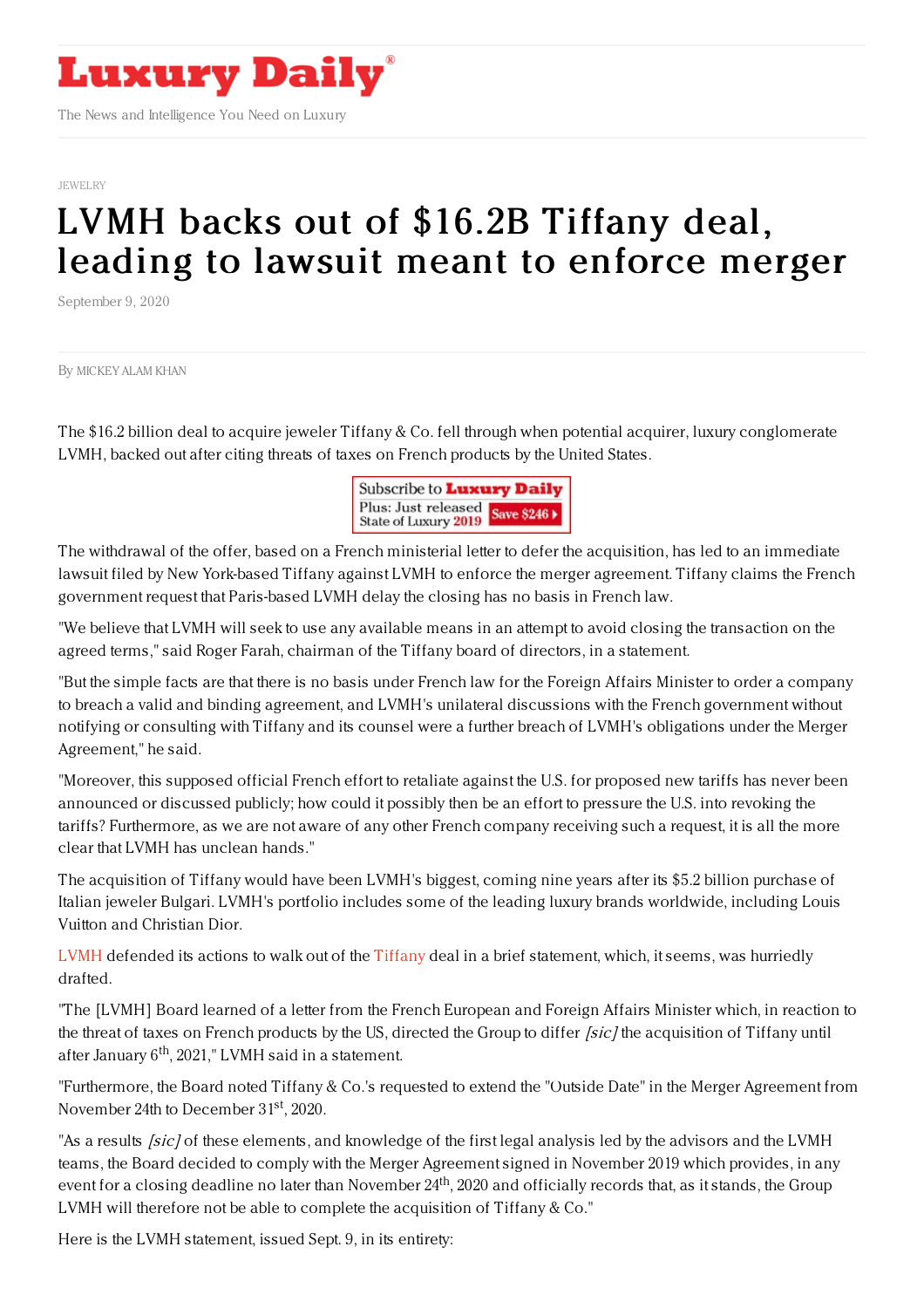After a succession of events which undermine the acquisition of Tiffany & Co, the Board of LVMH met to review the situation relating to the contemplated investment in light of these recent developments.

The Board learned of a letter from the French European and Foreign Affairs Minister which, in reaction to the threat of taxes on French products by the US, directed the Group to differ the acquisition of Tiffany until after January 6th, 2021. Furthermore, the Board noted Tiffany & Co.'s requested to extend the "Outside Date" in the Merger Agreement from November 24th to December 31st, 2020.

As a results of these elements, and knowledge of the first legal analysis led by the advisors and the LVMH teams, the Board decided to comply with the Merger Agreement signed in November 2019 which provides, in any event for a closing deadline no later than November 24th, 2020 and officially records that, as it stands, the Group LVMH will therefore not be able to complete the acquisition of Tiffany & Co.

Here is the Tiffany statement, issued Sept. 9, in its entirety:

Tiffany Files Lawsuit Against LVMH To Enforce Merger Agreement

Asks Delaware Court to Require LVMH to Abide by Contractual Obligation to Complete Transaction

Says French Government Request That LVMH Delay Closing Has No Basis In French Law

Tiffany & Co. (NYSE:TIF) today announced that it has filed a lawsuit in the Court of Chancery of the State of Delaware against LVMH Mot Hennessy-Louis Vuitton SE and related entities ("LVMH").

The lawsuit relates to the November 24, 2019 Merger Agreement between Tiffany and LVMH providing for the acquisition of Tiffany by LVMH and seeks, among other things, an order requiring LVMH to abide by its contractual obligation under the Merger Agreement to complete the transaction on the agreed terms.

The lawsuit not only makes clear that LVMH is in breach of its obligations relating to obtaining antitrust clearance, but also refutes LVMH's suggestions that it can avoid completing the acquisition by claiming Tiffany has undergone a Material Adverse Effect ("MAE") or breached its obligations under the Merger Agreement, or that the transaction is in some way inconsistent with its patriotic duties as a French corporation.

Under the terms of the Merger Agreement, LVMH assumed all antitrust-clearance risk and all financial risk related to adverse industry trends or economic conditions. In addition, LVMH is required to do everything necessary to secure all required regulatory clearances as promptly as practicable.

The Merger Agreement provided for an initial outside date of August 24, 2020, which the parties agreed at signing would provide for more than sufficient time to obtain all the required regulatory clearances, because the transaction does not pose any substantive antitrust concerns. The Merger Agreement also gives either party the option to unilaterally extend the outside date to November 24, 2020 if antitrust clearances are the only remaining condition to closing at August 24, 2020.

As of August 24, 2020, LVMH had not even filed for antitrust approval in three of the required jurisdictions. Because all other conditions to closing were met on that date, Tiffany elected to extend the outside date to November 24, 2020. However, this extended outside date is now less than three months away, and LVMH still has not filed formal requests for antitrust approval in the European Union or Taiwan, and applications are still outstanding in Japan and Mexico, all due to LVMH's concerted efforts to delay or avoid receipt of regulatory approvals in those jurisdictions in breach of the Merger Agreement.

Roger N. Farah, Chairman of the Board, said, "We regret having to take this action but LVMH has left us no choice but to commence litigation to protect our company and our shareholders. Tiffany is confident it has complied with all of its obligations under the Merger Agreement and is committed to completing the transaction on the terms agreed to last year. Tiffany expects the same of LVMH."

Chief Executive Officer Alessandro Bogliolo said, "The fundamental strength of Tiffany's business is clear. The company has already returned to profitability after just one quarter of losses, and we expect our earnings in the fourth quarter of 2020 will actually exceed the same period in 2019."

The COVID-19 pandemic has not prevented other parties from making antitrust filings on a timely schedule. Among the ten largest transactions announced since the beginning of the fourth quarter of 2019, this is the only transaction that has not yet formally filed for antitrust approval in the European Union. All nine other transactions filed formal notifications with the EU between March 27 and July 7.